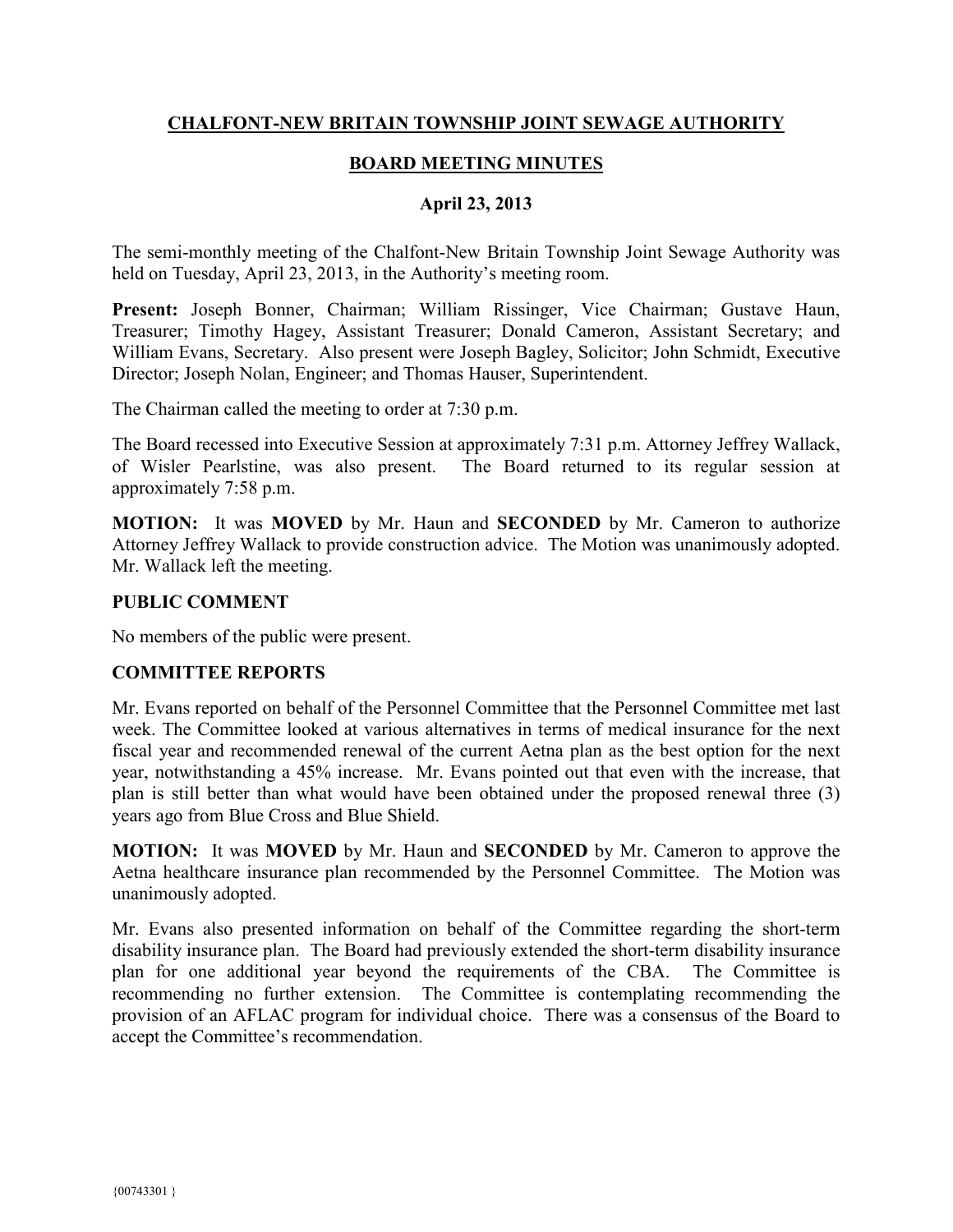Mr. Evans also indicated that the Committee discussed the possible changing of the anniversary date for the health insurance plan moving to December 31, 2013. Such a move would allow almost six (6) more months under the current plan at the same rates, subject to the move being actually offered by Aetna.

# **SUPERINTENDENT'S REPORT – Thomas Hauser**

Mr. Hauser reviewed the process performance for the month. The instantaneous maximum limit for suspended solids was exceeded along with the loading limit. Mr. Hauser explained that the final effluent suspended solids reading was an anomaly and there was no explanation that could be found for why the limit was exceeded.

Precipitation: 3.3 inches Average daily flow: 4.81 MGD Peak day flow: 7.73 MG

Mr. Hauser explained the work done in the plant in the collection system including removing wires for C & T's work in Phase II, mounting a chain conveyor drive on top of the silo and began working on the electrical part of the silo work. Personnel also spent an extensive amount of time working on  $I < I$  in the collection system.

## **EXECUTIVE DIRECTOR'S REPORT – John E. Schmidt**

Mr. Schmidt reported on the discussions involving healthcare insurance, with the short-term disability coverage representing the largest proposed increase, which coverage was being dropped.

Union wages are scheduled to increase by 2.5% on June 1 in accordance with the CBA.

Mr. Schmidt reported on the Bucks County Consortium fuel bids distributed to the Board in a bid sheet. Mr. Schmidt reviewed the prior annual purchase of approximately 60,000 gallons when needed for the dryer which has now been converted over to gas. There is approximately 7,000 gallons currently in the fuel oil tank. Fuel oil is still needed for the back-up generator. In response to a question, Mr. Hauser indicated that the generator uses approximately 50 gallons an hour.

**MOTION:** It was **MOVED** by Mr. Evans and **SECONDED** by Mr. Rissinger to accept the fuel oil bid for No. 2 heating oil from East River Energy in the amount of \$0.0207 per gallon delivery charge. The Motion was unanimously adopted.

Mr. Schmidt inquired whether there were any changes to the April 9 minutes. There were no changes suggested.

## **ENGINEER'S REPORT – Joseph Nolan, P. E.**

Mr. Nolan indicated that he generally provided the status of the Phase II Project during the Executive Session. Mr. Nolan also reported on the design of the new roof for the digester building. Mr. Nolan proposed it would involve trusses and a peak roof and it was proposed that the replacement would be done in the summertime. Mr. Schmidt indicated that it would have a low profile and be a slant roof.